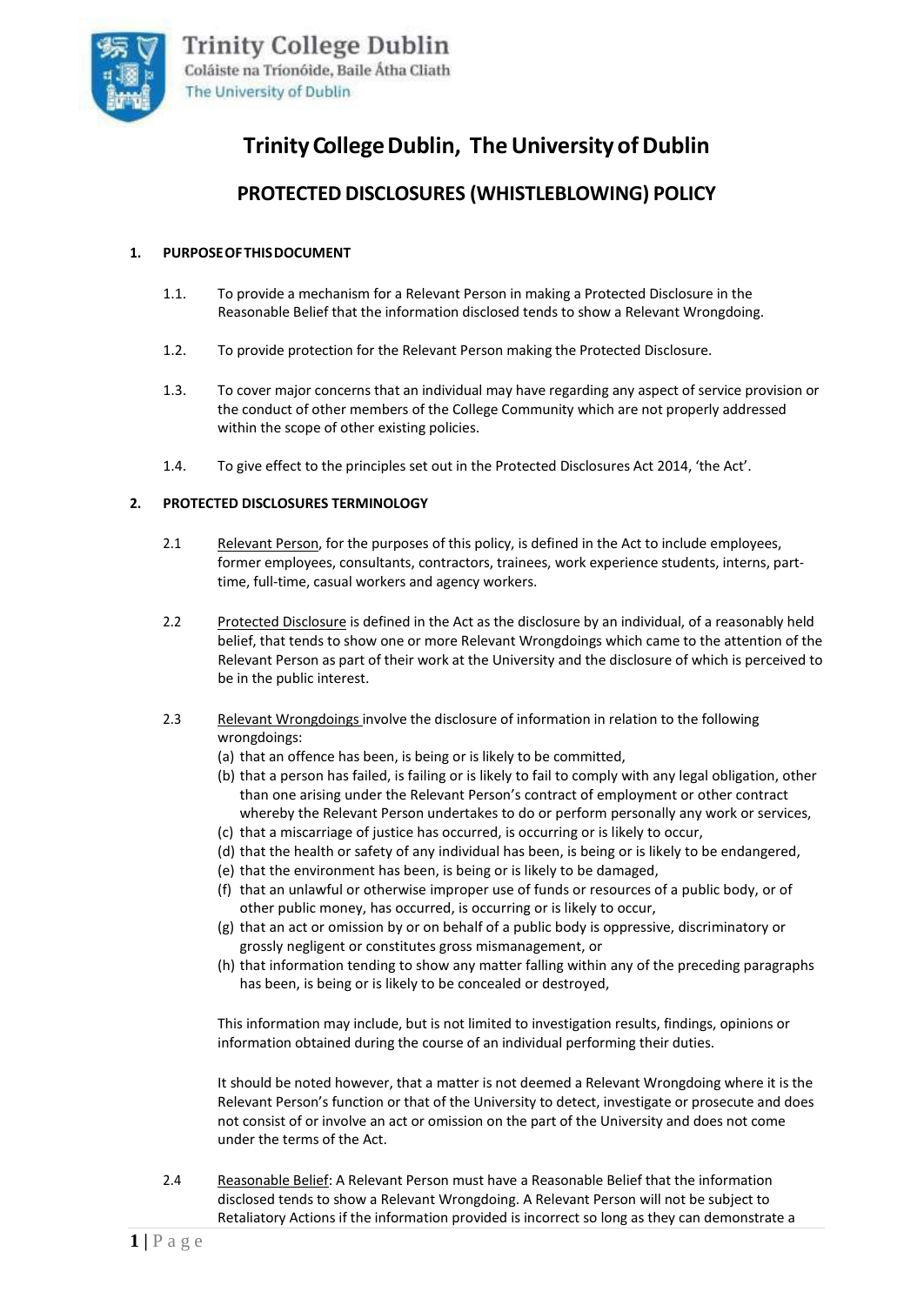reasonable basis for their Protected Disclosure. However, a disclosure made in the absence of a Reasonable Belief will not attract the protection of the Act and may result in disciplinary action against the Relevant Person. In addition, the disclosure of a wrongdoing does not necessarily confer any protection or immunity on a Relevant Person in relation to any involvement they may have had in the wrongdoing.

- 2.5 Retaliatory Actions, for the purposes of this policy, means any act of discrimination, penalisation or threat of penalisation, reprisal, harassment, or vengeance, direct or indirect, recommended, threatened or taken against a Relevant Person by any person because the Relevant Person has made a disclosure pursuant to this Policy.
- 2.6 Protected Disclosures Group (PGD) is defined as the senior management group who will assess and investigate a Protected Disclosure.
- 2.7 Disclosure Recipient is defined as the College Officer who receives the written Protected Disclosure. The Disclosure Recipient will chair the Protected Disclosures Group (PDG).
- 2.8 The Respondent, for the purposes of this policy, is defined as the person against whom a Protected Disclosure is made.

## **3. RELATED POLICIES**

- 3.1 Trinity has a Code of Governance [\(http://www.tcd.ie/about/code-governance/\)](http://www.tcd.ie/about/code-governance/) and a Fraud Policy [\(https://www.tcd.ie/about/policies/fraud.php\)](https://www.tcd.ie/about/policies/fraud.php) which should be read in conjunction with this policy.
- 3.2 Any alleged injustice affecting an individual in a personal capacity shall be dealt with through the existing Grievance Procedure, the Dignity and Respect policy, an appeal to the Visitors or another disciplinary procedure, as appropriate.
- 3.3 The Protected Disclosures Group will decide on the most appropriate course of action (see Section 10: Disclosure Procedure and Investigation (Assessment))

#### **4. SCOPE OF THE POLICY**

- 4.1 Trinity is committed to the highest possible standard of transparency, probity and accountability. It recognises that employees have an important role to play in achieving this goal. The University lauds employees who raise concerns in respect of matters which they believe to be true.
- 4.2 This policy contains safeguards to deter mischievous reporting. Any Relevant Person found abusing the process by deliberately raising false allegations or repeating allegations previously found to be unsubstantiated may be subject to disciplinary procedures. A reasonable but mistaken disclosure of questionable practices will not lose protection under this policy.
- 4.3 This policy is not designed to be used to re-open any matters which have been addressed under other University policies listed (see Related Policies above); nor should it be viewed as an alternative to those procedures in respect of matters which would more appropriately be considered under them. Action arising from the implementation of the policy may lead to the invocation of those procedures.
- 4.4 The University does not expect absolute proof of any misconduct or malpractice. However, an individual will be expected to demonstrate and provide a Reasonable Belief for the concern. The University recognises that a decision to report can be a difficult one to make and, for this reason, the University shall provide support for any individual making such a disclosure.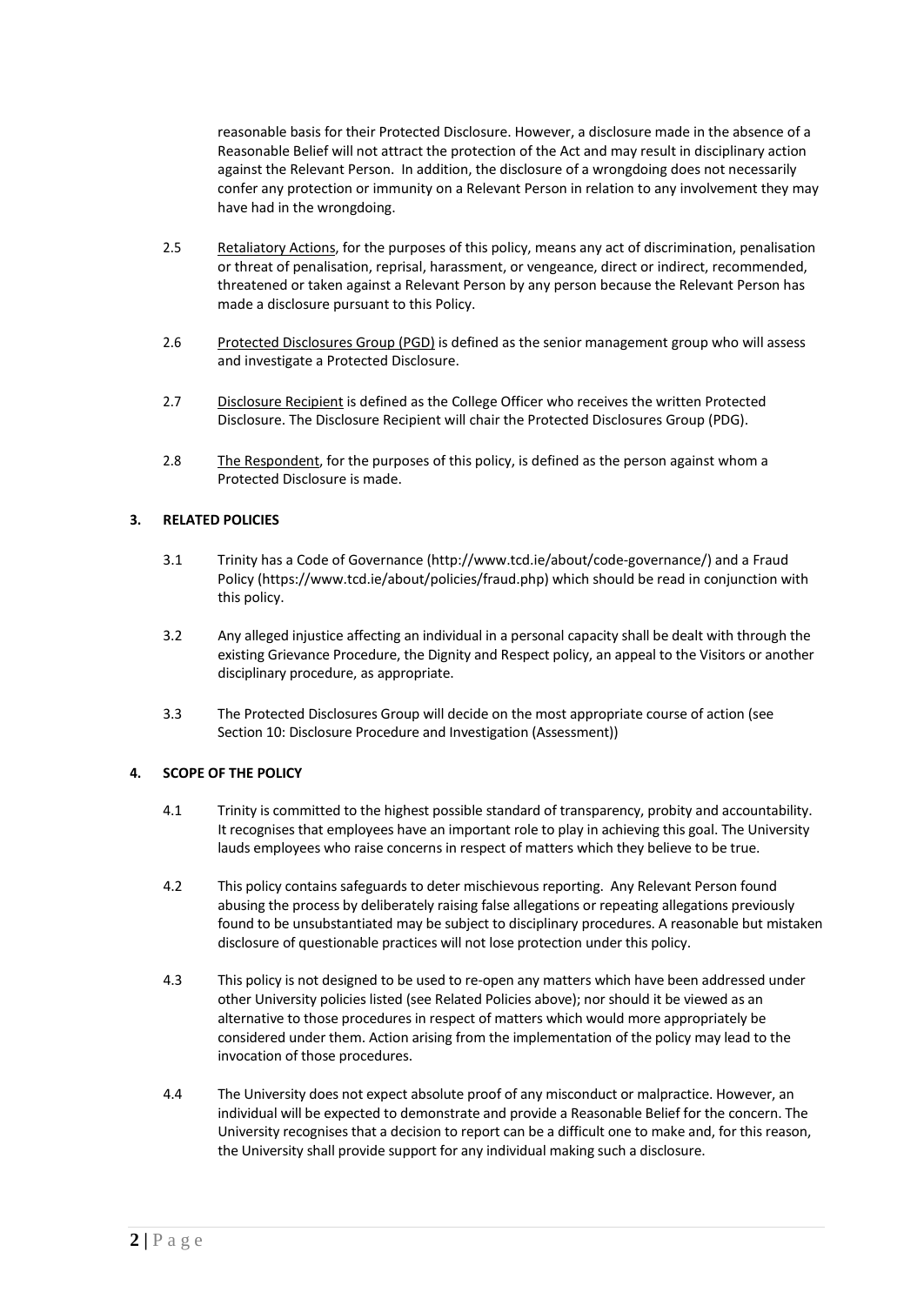- 4.5 The University shall endeavour to protect any Relevant Person from Retaliatory Actions arising from making a Protected Disclosure within the meaning of this policy. Where applicable, the protections set out in Part 3 of the Act will be afforded (see Appendix 2).
- 4.6 Any individual found deterring a Relevant Person from raising genuine concerns of any material irregularity may be subject to the relevant disciplinary procedures.

## **5. REPORTING UNDER EXISTING LEGISLATION**

- 5.1 Relevant Persons should be mindful of the fact that reporting provisions already exist in the following Irishlegislation:
	- Ethics in Public Office Acts 2001;
	- Protections for Persons Reporting Child Abuse Act 1998;
	- CompetitionAct2002;
	- Garda Síochána Act 2005;
	- Safety Health and Welfare at Work Act 2005;
	- Employment Permits Act 2006;
	- Consumer Protection Act 2007;
	- Health Act 2004;
	- CommunicationsRegulationAct2002;
	- Charities Act 2009:
	- Prevention of Corruption (Amendment) Act 2001; and
	- CriminalJusticeAct 2011.
- 5.2 The foregoing is a non-exhaustive list. Reporting Protected Disclosures is specifically addressed in the Act and this policy shall be regarded as an internal procedure for the purposes of section 21 of the Act. Should any inconsistencies exist between the terms of this policy in respect of Protected Disclosures and the terms of the Act, then the terms of the Act shall prevail. It is expected that internal processes will be followed in the first instance.

#### **6. DETAILS TO BE INCLUDED IN A PROTECTED DISCLOSURE**

- 6.1 Notwithstanding anonymous notifications referred to below, Protected Disclosures should be made in writing by the Relevant Person to the appropriate Disclosure Recipient, as set out below in 8 Internal Disclosures (Disclosures made to persons within the University). The Relevant Person should be able to demonstrate and support the reasons for his/her Protected Disclosure. Any written reports setting out concerns should be factual (to the best of the Relevant Person's knowledge) and framed in terms of information that has come to the Relevant Person's attention rather than seeking to draw conclusions about a particular individual or specific offences.
- 6.2 A Protected Disclosure at a minimum should include the following details:
	- That the information provided is a Protected Disclosure;
	- The Relevant Person's name, position in the University and confidential contact details;
	- What has occurred;
	- When and where it occurred;
	- The name of the person(s) allegedly involved in the alleged wrongdoing (if any name is known and the Relevant Person considers the naming of the person is necessary to expose the wrongdoing disclosed);
	- Whether the wrongdoing is still ongoing;
	- Whether the University been put at risk or suffered a loss as a result;
	- Whether it happened previously;
	- Whether it has been raised with anyone else either within the University or externally? If so, details of when/whom;
	- Whether there are any other witnesses;
	- Whether there is any supporting information or documentation;
	- How the matter came to light;
	- Any other relevant information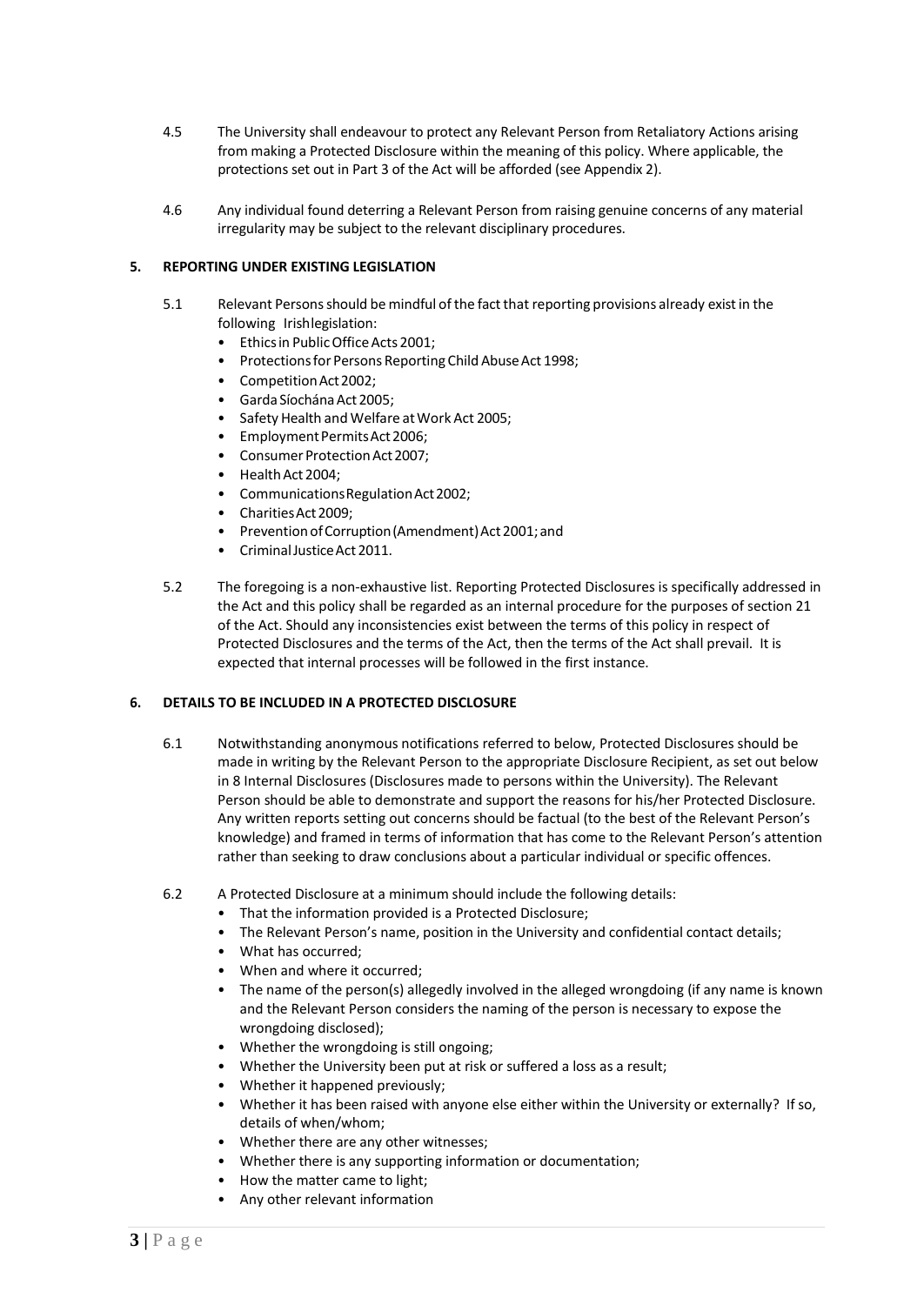## **7. PROCEDURE IN RELATION TO ANONYMOUS NOTIFICATIONS**

- 7.1 A Relevant Person is encouraged to identify themselves when making a disclosure whenever possible.
- 7.2 It is not always possible to investigate anonymous disclosures, but they will be considered at the discretion of the University.
- 7.3 When exercising this discretion, the University shall take into account the seriousness of the issues raised, the credibility of the concern and the capacity of the University to investigate the allegation.
- 7.4 Any individualwho subsequently identifiesthemselvesasthe disclosershall be afforded protection underthis policy where the disclosure has been made in the Reasonable Belief thatthematter disclosed tendsto showwrongdoing.

## **8. INTERNAL DISCLOSURES (DISCLOSURES MADE TO PERSONS WITHIN THE UNIVERSITY)**

- 8.1 A Relevant Person shouldraisetheir concernswith:
	- (a) their line manager, Head of Unit or Head of School; or
	- (b) the Faculty Dean or Head of Division (Vice-Provost/Chief Academic Officer, Chief Operating Officer, Treasurer/Chief Financial Officer) if for any reason the Relevant Person does not wish to go through their line manager, Head of Unit or Head of School; or
	- (c) the Secretary to the College if for any reason a Relevant Person does not wish to report the matter to the Faculty Dean or Head of Division.
	- (d) the Internal Auditor if it is felt that it is not appropriate to contact those listed above directly.
- 8.2 A Relevant Person from outside the University, such as contractors or Agency Workers, may make a disclosure to the Secretary to the College (or the Internal Auditor if it is felt that it is not appropriate to contact the Secretary to the College directly).
- 8.3 A Relevant Person should raise their concerns with the Internal Auditor where disclosures relate to any Officer with a role under this policy or where disclosures relate to the Provost.
- 8.4 Any person raising a concern must exercise discretion and commit to keeping the reporting and investigation process confidential.

#### **9. CONFIDENTIALITY**

- 9.1 All reasonable steps shall be taken to protect the identity of the Relevant Person. The identity of the Relevant Person may need to be disclosed:
	- for the effective investigation of the disclosure;
	- to prevent serious risk to security, public health, safety or the environment;
	- for the prevention or prosecution of a crime;
	- where identification is required by law, or under the University's policies and procedures;
	- where the person accused is entitled to the information as a matter of legal right or under the Statutes or regulations in disciplinary proceedings; or
	- where it is otherwise in the public interest to do so.
- 9.2 In this event the Disclosure Recipient shall inform the Relevant Person prior to revealing his or her identity.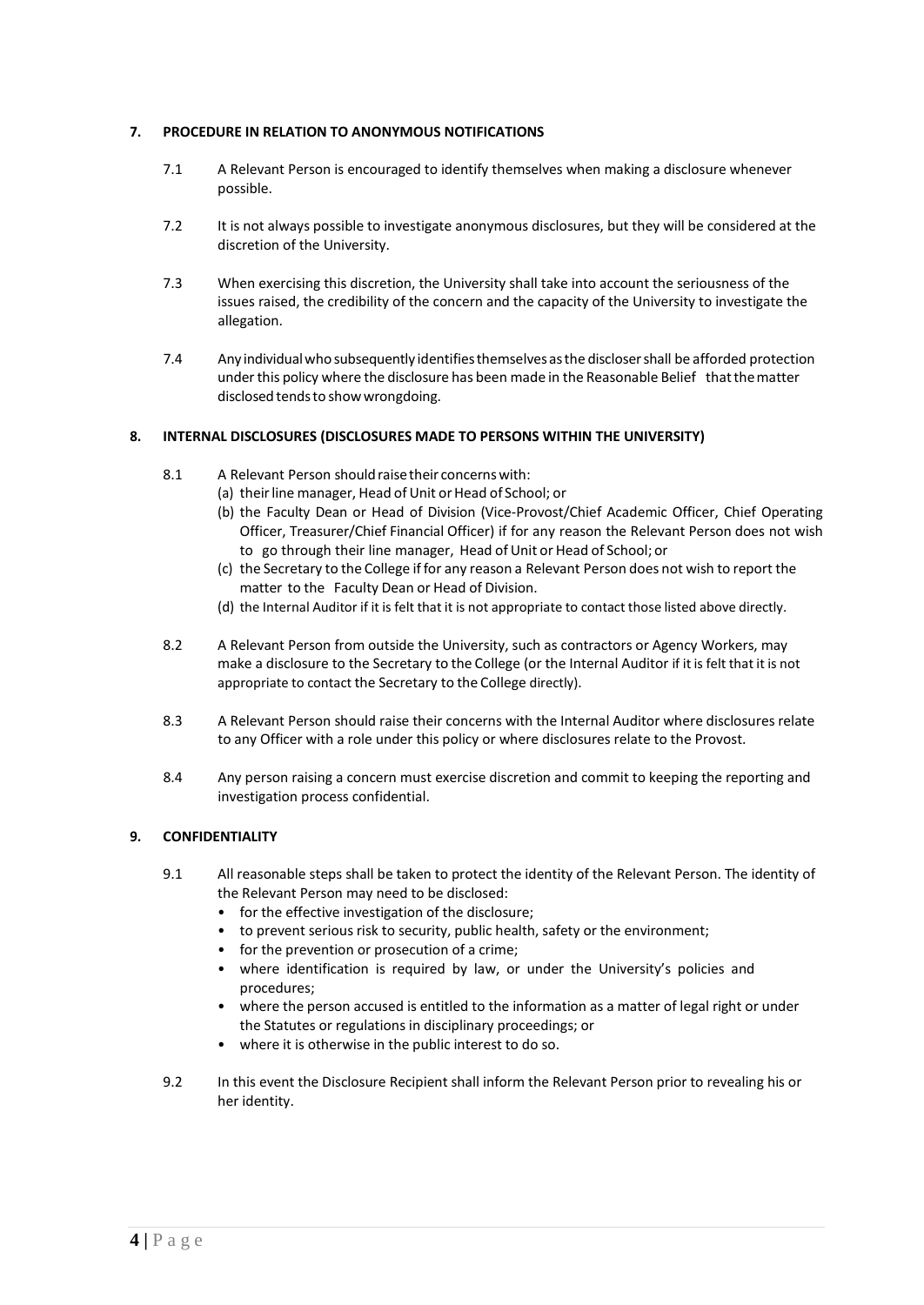## **10. DISCLOSURE PROCEDURE AND INVESTIGATION**

#### Assessment

- 10.1 Upon receipt of a disclosure in writing made under this policy, the Disclosure Recipient will convene a meeting of the Protected Disclosure Group (PDG) which may comprise the following:
	- Relevant Faculty Dean;
	- Relevant Head of Division;
	- Secretary to the College;
	- Internal Auditor;
	- Director of Human Resources;
	- Treasurer/Chief Financial Officer;
	- Dean and Vice President for Research;
	- Any other member of the senior management team, as may be appropriate, nominated by the Provost from time to time.

Any individual who is the subject of a Protected Disclosure will not serve on the PDG reviewing that disclosure.

- 10.2 The PDG will be chaired by the Disclosure Recipient and the Disclosure Recipient will decide on the composition of the PDG, which shall contain at least four members.
- 10.3 The Disclosure Recipient is responsible for the management of the assessment and investigation in a timely and appropriate manner.
- 10.4 The PDG will undertake an initial assessment to determine whether or not the information should be treated as a Protected Disclosure. The PGD may dismiss the matter, investigate the matter or refer the matter for consideration under a specific existing policy.
- 10.5 If it is unclear whether the information should be treated as a Protected Disclosure, the Disclosure Recipient should treat the information as one (and protect the identity of the Relevant Person) until the PDG is satisfied that the information is not a Protected Disclosure. It may be necessary as part of this assessment process to differentiate between Protected Disclosures and personal complaints.
- 10.6 The outcome of the assessment stage will be communicated by the Disclosure Recipient to the Relevant Person who made the disclosure as soon as is reasonably practicable.

#### Investigation Stage

- 10.7 If the PDG decides that the alleged wrongdoing falls under the remit of this policy, it should determine the scope and terms of reference of any investigation prior to the investigation being carried out.
- 10.8 The PDG may appoint a person from within its membership to carry out the investigation, the Investigator, who may be assisted by persons outside the PDG. Once a PDG member is chosen to carry out the investigation, that person will cease to be a PDG member for that case.
- 10.9 Where it considers it appropriate the PDG may, at its discretion, appoint an external third party as Investigator.
- 10.10 In the course of the investigation the Relevant Person who made the disclosure may be required to attend meetings in order to provide further information/clarification.
- 10.11 Where an allegation is made against an individual (the Respondent), the Disclosure Recipient must ensure the Respondent is afforded appropriate protection. While procedures for dealing with allegations against the Respondent will reflect the varying circumstances of the Protected Disclosure, such procedures will comply with the principles of natural justice and fair procedures, as appropriate.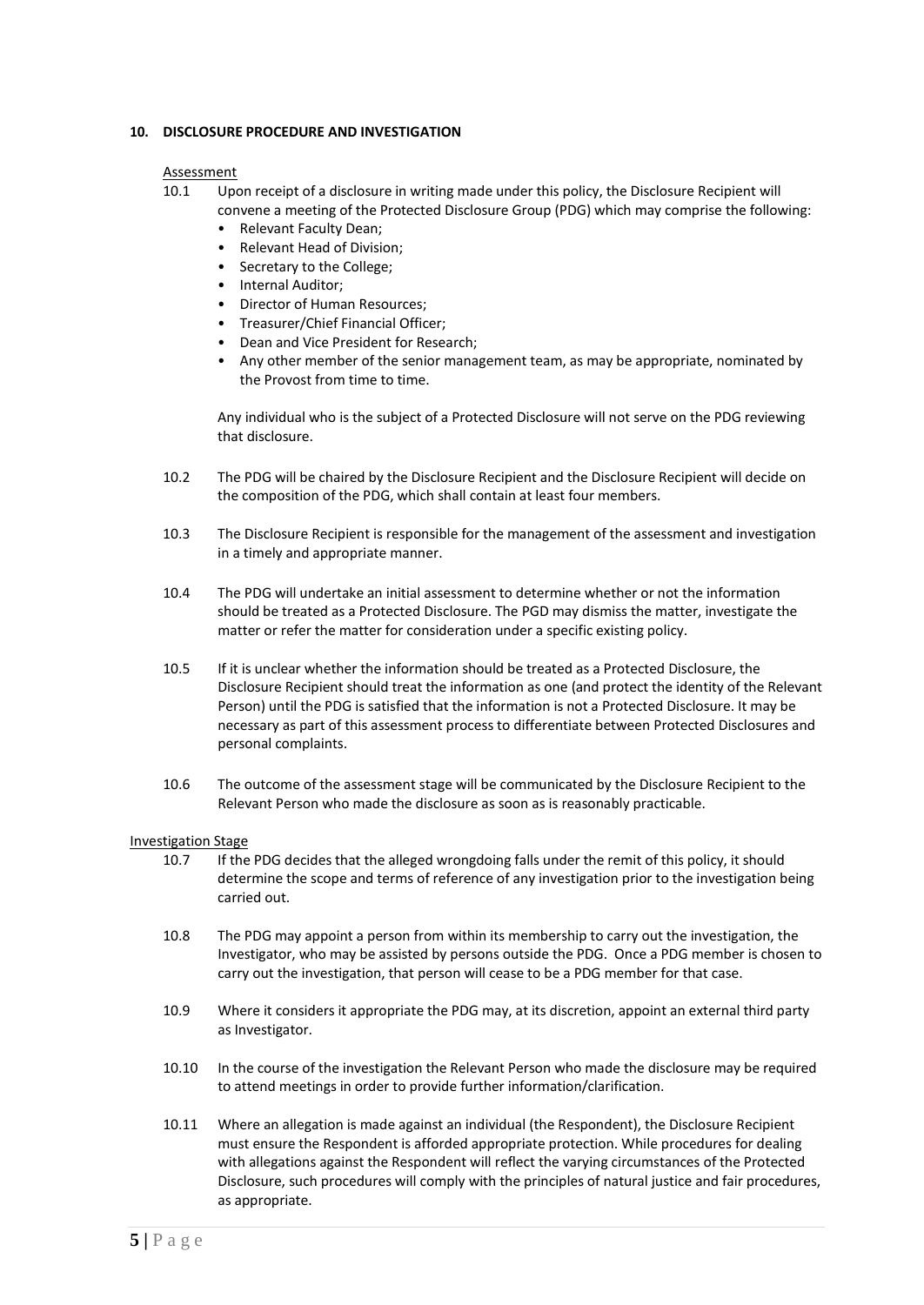- 10.12 The Disclosure Recipient will keep the Relevant Person informed of the progress of the investigation in writing, within the context of the overriding requirement that no information is communicated that could prejudice the outcome of the investigation or any action that ensues (e.g. disciplinary or other legal action) in particular, by undermining the right to fair procedures enjoyed by the individual against whom a report or allegation is made. Sometimes the need for confidentiality or to facilitate a fair and comprehensive investigation may prevent the group giving him/her specific details of the investigation. The Relevant Person should treat any information about the investigation as confidential.
- 10.13 The Investigator will provide a written report to the PDG on the findings of his/her investigation, which will include a recommendation on outcomes for consideration by the PDG.

#### Outcome

- 10.14 The Investigator's report will be sent to the PDG determine what, if any, action should be taken by the University.
- 10.15 The PDG will determine whether such action should include changes to the way the University conducts its operations, disciplinary action (following the application of the relevant disciplinary procedure), referral of the matter for consideration under a specific University policy or procedure, referral under the University's Fraud Policy or a report to an appropriate party, such as:
	- The Internal Auditor;
	- The Comptroller and Auditor General;
	- The External Auditors ;
	- The University Insurers;
	- An Garda Síochána;
	- Any third party aligned with the University affected by the disclosure e.g. a funding agency or an Associated College;
	- Health and Safety Authority;
	- Higher Education Authority;
	- Department of Education and Skills; and
	- Any other relevant authority.
- 10.16 If the PDG concludes that the Relevant Person has made false allegations deliberately, maliciously or with a view to personal gain, he/she may be the subject of disciplinary actions in accordance with the appropriate University Policy.
- 10.17 The outcome of the investigation will be conveyed to the Relevant Person by the Disclosure Recipient.

#### **Review**

- 10.18 The Relevant Person may seek a review in writing to the Secretary of the College of the following:
	- Any decision made to disclose the identity of the Relevant Person (except in exceptional circumstances). Where a decision is taken to disclose the identity of the Relevant Person, where possible, the Relevant Person should be facilitated in accessing a review prior to the disclosure of his/her identity except in exceptional circumstances.
	- The outcome of any assessment/investigation undertaken in respect of the disclosure; and/or
	- The outcome of any assessment/investigation in respect of any complaint of Retaliatory Actions.
- 10.19 Any review will be undertaken by a person nominated by the Provost who has not been involved in the initial assessment, investigation and decision.
- 10.20 Only one review about the same issue will be undertaken and no further reviews will be facilitated.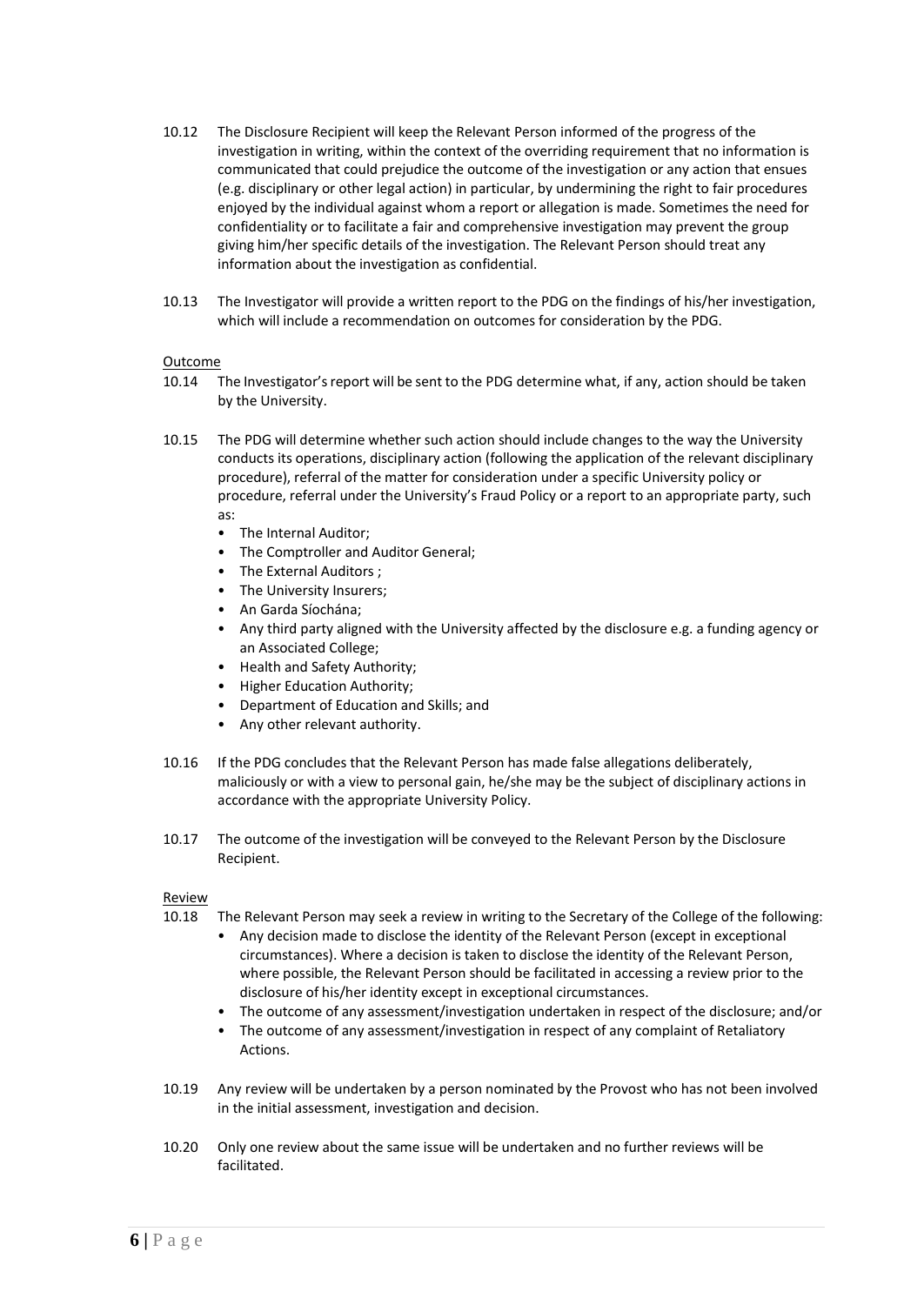## **11. REPORTING ON RETALIATORY ACTIONS (PERCEIVED/ACTUAL)**

- 11.1 If the Relevant Person believes that he/she is a victim of actual or perceived Retaliatory Action as a result of the disclosure, they should report the matter directly to their line manager or Head of School/Unit without delay.
- 11.2 It shall be the responsibility of the line manager or Head of School/Unit to take the necessary actions in response to this complaint, in a timely fashion, which shall include referring the matter directly to the Secretary to the College.

## **12. SANCTIONS AGAINST PERSONS WHO ENGAGE IN RETALIATORY ACTIONS**

- 12.1 The University will not tolerate or permit any form of Retaliatory Action (including the threat of Retaliatory Action), penalisation, harassment or victimisation as a result of a genuine disclosure and will take all appropriate action to support any Relevant Person who raises a reasonably held concern.
- 12.2 Appropriate disciplinary action will be taken in accordance with HR Disciplinary Procedures against any employee who is found to have perpetrated any Retaliatory Action, harassment or victimisation.

## **13. REPORTING ON OUTCOMES & FEEDBACK**

- 13.1 Annually, in the Hillary term, a written summary report of any investigations undertaken shall be presented by the Secretary to the College to the Audit Committee containing the following information:
	- A description of the Protected Disclosure and the findings of the investigation;
	- The effect the Protected Disclosure had on the University;
	- The means of perpetrating the malpractice or impropriety;
	- Measures taken to prevent a recurrence;
	- Action required to strengthen future responses under this Policy;
	- A conclusion as to the way forward; and
	- Any other relevant material.
- 13.2 In the case of a disclosure where it is determined that there is no prima facie case to answer, only the fact of the disclosure and not its content will be reported to the Audit Committee.
- 13.3 In keeping with S22 of the Act, the Secretary to the College, on behalf of the university, shall prepare and publish not later than 30 June in each year a report in relation to the immediately preceding year in a form which does not enable the identification of the persons involved containing information relating to the matters specified in subsection (2).
	- *(2) Those matters are—*
	- *(a) the number of protected disclosures made to the public body,*
	- *(b) the action (if any) taken in response to those protected disclosures, and*

*(c) such other information relating to those protected disclosures and the action taken as may be requested by the Minister from time to time.*

## **14. DISCLOSURE OUTSIDE THE UNIVERSITY**

14.1 The Act provides for a Relevant Person to make a Protected Disclosure to persons other than their employer in certain circumstances. The means by which a Protected Disclosure may be made outside the University are set out in the 2014 Act and are summarised in Appendix 1 to this Policy & Procedures. It should be noted that different requirements need to be met in different reporting cases.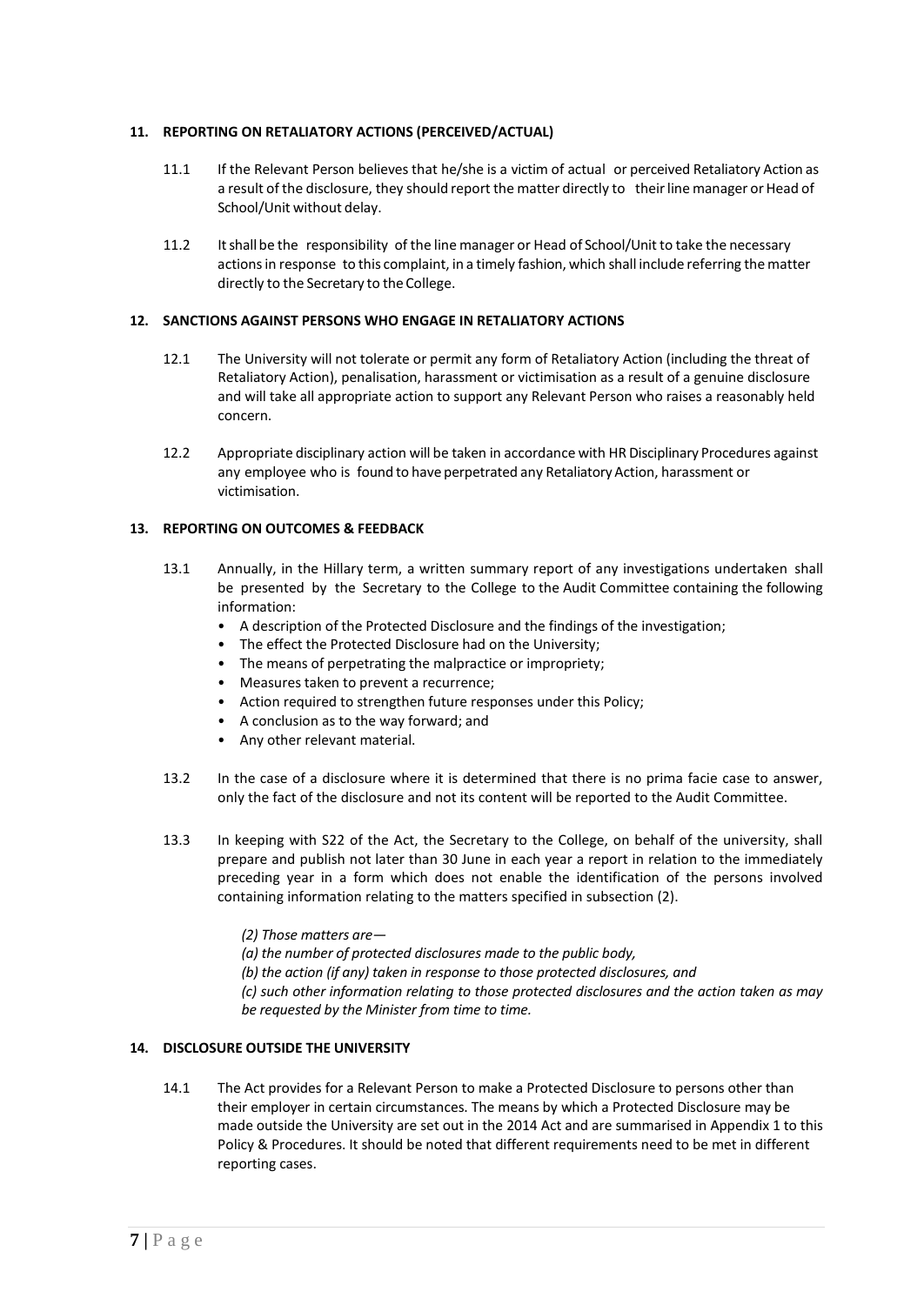## **15. REVIEW OF POLICY**

15.1 The Public Interest Disclosure (Whistleblowing) Policy will be reviewed by the Secretary to the College within 12 months of implementation and every two years thereafter.

## **16. EFFECTIVE DATE FOR POLICY ENFORCEMENT**

16.1 This policy shall take effect on the date of approval by the Board of the College.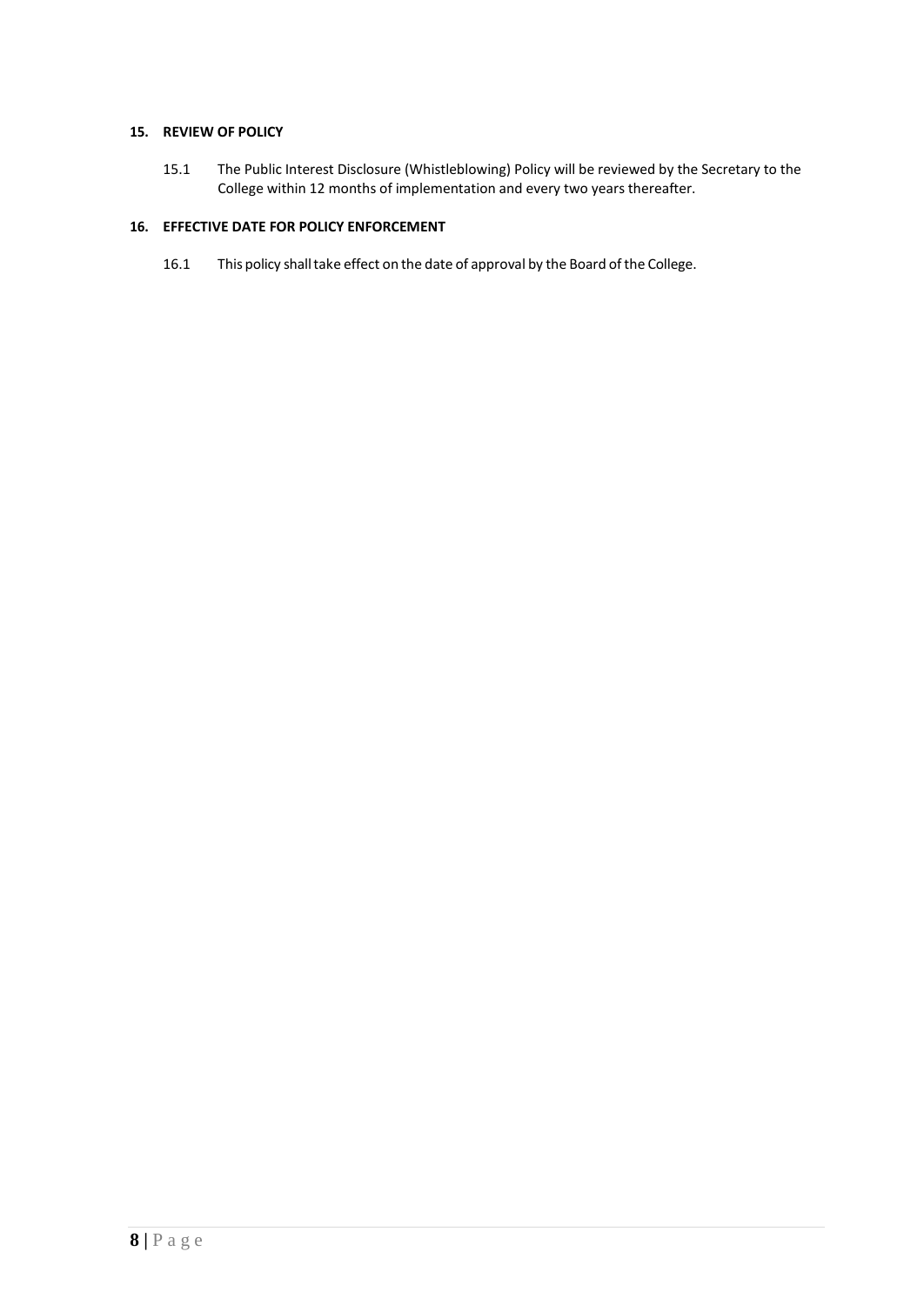#### **APPENDIX 1: Disclosure Outside the University**

The means by which a Protected Disclosure may be made outside the University are set out in the 2014 Act and summarised below:

- (a) Other responsible person: Where a Relevant Person reasonably believes that the wrongdoing relates to the conduct of a person other than the Relevant Person's employer, or to something to which that other person has legal responsibility, then the Relevant Person can disclose to that other person.
- (b) A prescribed person: as set out in Statutory Instrument 339 of 2014 a prescribed person includes, but is not limited to, the Comptroller & Auditor General on all matters relating to the improper use of public funds and resources or matters regarding value for money; the Data Protection Commissioner on all matters relating to data protection compliance; the Chief Executive of the Higher Education Authority on all matters relating to the planning and development of education and research in the University and all matters relating to funding of the University and the Secretary of the Standards in Public Office Commission on all matters relating to the supervision of the Ethics in Public Office Acts insofar as they apply to office holders. It should be noted that in order to make a Protected Disclosure to a prescribed person, the 2014 Act provides for an additional requirement that the Relevant Person must believe that the information disclosed and any allegations therein are substantially true.
- (c) A Minister of the Government A Protected Disclosure may be made to the Minister for Education & Skills.
- (d) A legal advisor: The Act provides for a Relevant Person to make a disclosure in the course of obtaining legal advice from a barrister, solicitor, trade union official or official of an accepted body.
- (e) Alternative external disclosures (in very limited circumstances): As previously indicated, it is expected that disclosures will be made within existing line management structures and internally within the University and, if that is not appropriate, to those listed from (a) to (d) above. It will be rarely appropriate to make alternative external disclosures where the disclosure could have been dealt with through one of the options above. The protections of the Act will only apply in specific circumstances and where the disclosure meets stringent requirements where a Relevant Person choses to utilise the alternative external disclosure route. The protections of the Act will only be available if the following conditions are met:
	- The Relevant Person must reasonably believe that the information disclosed, and any allegation contained therein, are substantially true; AND
	- The disclosure must not be made for personal gain; AND
	- At least one of the following at (i) to (iv) must be met:
		- (i) At the time the disclosure was made the Relevant Person reasonably believed that they would be subject to Retaliatory Actions if they made the disclosure to the University, a responsible person, a prescribed person or the Minister; or
		- (ii) Where there is no relevant prescribed person, the Relevant Person reasonably believed that it was likely that evidence would be concealed or destroyed if the Relevant Person made the disclosure to the University or responsible person; or
		- (iii) The Relevant Person had previously made a disclosure of substantially the same information to the University, a responsible person, a prescribed person or a Minister; or
		- (iv) The wrongdoing is of an exceptionally serious nature.

In all these circumstances, it is reasonable for the Relevant Person to make an alternative external disclosure.

The assessment of what is reasonable takes account of, inter alia, the identity of the person to whom the disclosure is made, the seriousness of the wrongdoing, whether the wrongdoing is ongoing or likely to occur in the future, whether any action had been taken in cases where a previous disclosure was made and whether the Relevant Person complied with any procedures in place when making that previous disclosure.